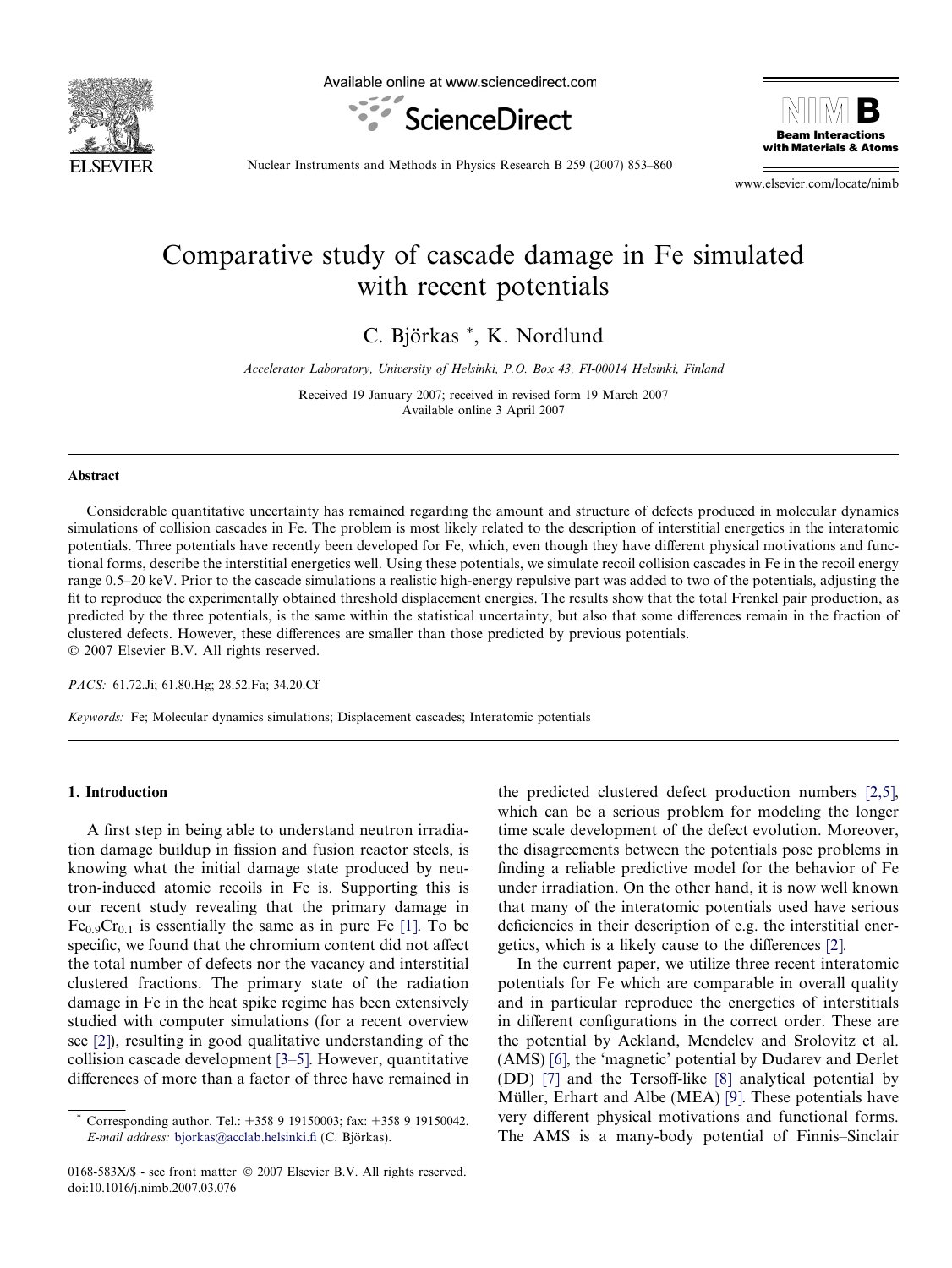<span id="page-1-0"></span>form, fitted to ab initio values of both point defects and bulk properties [\[6\].](#page-7-0) The DD is also a many-body potential, but includes the effects of magnetism on the interaction energy between the atoms by using the Stoner and Ginzberg–Landau models [\[7\]](#page-7-0). MEA, on the other hand, is an angular dependent analytic bond-order potential fitted to ab initio as well as experimental values of cohesive energies, bond lengths and elastic constants of several structures with different coordination. It is able to reproduce the transition from alpha to gamma to delta phase of Fe. A comparison of the defect production predicted by these three different potentials, gives a good view of how sensitive the defect production properties are to modern potentials of comparable quality.

In MD simulations of collision cascades, it is important to have a realistic description of both the equilibrium material properties and the short-range behavior between recoiling nuclei. The original repulsive potential fit of the DD potential gives clearly too high threshold displacement energies (see below) and no repulsive potential fit was carried out during the construction of the MEA potential. Hence in the current paper we first adjust the repulsive parts of the DD and MEA potentials to obtain a good description of the threshold displacement energies. We call the modified potentials DD-BN and MEA-BN following recent naming practice [\[2\]](#page-7-0). The short ranged part of the AMS potential was not modified.

After the modifications, we compared the damage production predicted by the AMS, DD-BN and MEA-BN potentials by self-recoils in the energy range 0.5–20 keV.

The paper is organized as follows. First, we describe the procedure of the repulsive potential modifications. A description of the simulation and analysis methods is also given in the same section. The next section includes results and discussion. The potential modification results are presented and discussed in the first part of the section and the second part comprises of the recoil collision cascade results and a discussion thereof. Finally, the paper is concluded.

# 2. Method

# 2.1. Repulsive potential fit

During the initial stage of a recoil collision cascade, the movement of the atoms are governed by simple ballistic collisions with other atoms, and the interaction ranges in this phase are short. At these distances the forces between the atoms are purely repulsive, hence the evolution of a cascade depends on the repulsive part of the interatomic potential used. Moreover, this part of the potential also determines the formation and energetics of interstitial defects. A potential used in simulations of cascades is thus required to correctly describe the interaction taking place not only in the near-equilibrium range, but also at short distances.

A repulsive part is often added to a potential after having ensured that the equilibrium properties are described satisfactorily. A smooth join is preferable, but the process is complicated by the fact that very few well-defined experimental data to fit to exist. A purely ad hoc fitting, or the use of only one single observed property in the fitting, is frequent [\[6,10–14\].](#page-7-0) However, when fitting to the threshold displacement energies, one has to consider the fact that the threshold really is a 3D surface, hence the use of only a minimum value is inadequate. Moreover, one must also consider the melting temperature and the interstitial formation energies, which might be modified by the adjustment.

Available data, that were used for adjusting the repulsive part of the DD and the MEA potentials, are experimentally obtained thresholds [\[15,16\]](#page-7-0) and defects formation energies calculated with DFT methods [\[17\]](#page-7-0). Both the AMS and the DD reproduce the interstitial energies well, but the DD predicts far too high threshold energies (see Section [3.1\)](#page-3-0). The MEA, on the other hand, did not include any repulsive part. Therefore, by considering the above mentioned data, the DD and the MEA potentials were given adjusted repulsive parts. The resulting fits are, however, compromises, since it was impossible to completely separate the regions that affected only the threshold energies from those affecting the interstitials. The effect on the melting properties, cohesion energy and vacancy formation energy was also checked.

The pair function  $V_{DD}(r)$  of the DD was modified by letting the interactions at short distances be dictated by the universal screened Coulomb potential  $V_{ZBL}(r)$  [\[18\]](#page-7-0), modified only by subtracting a constant  $V_0$  (and thus denoted with an \*), and a merging interpolation function  $V_{\text{int}}(r)$ . The electronic structure calculations on which the ZBL potential is based are optimized only for high-energy interactions and are not meaningful at energies of a few eV [\[18\]](#page-7-0), hence introducing a small constant shift in the ZBL potential as a fitting parameter can be done without altering the physically meaningful part of the potential. Note, moreover, that the atom dynamics is only governed by the forces  $dV/dr$  between atoms, and hence the introduction of the constant does not change the atom trajectories in highenergy collisions.

The density function of the modified potential, DD-BN, is the original one, and the pair function is of the following form:

$$
V_{\text{DD-BN}}(r) = V_{\text{ZBL}}^*(r), \quad r \leq r_1 \tag{1}
$$

$$
=V_{\rm int}(r), \quad r_1 < r < r_2 \tag{2}
$$

$$
=V_{\text{DD}}(r), \quad r \geq r_2,\tag{3}
$$

where  $r_1$  and  $r_2$  equals 1.50098 and 2.25044 A, respectively. The rather large interval was required to get a smooth interpolation.  $V_{DD}(r)$  is Eq. (43) in [\[7\]](#page-7-0) and  $V_{int}(r)$  is a fifth-order polynomial,

$$
V_{\text{int}}(r) = a_0 + a_1r + a_2r^2 + a_3r^3 + a_4r^4 + a_5r^5,
$$
 (4)

which was constructed to give a continuous potential and first and second derivatives at  $r_1$  and  $r_2$ . The fitting was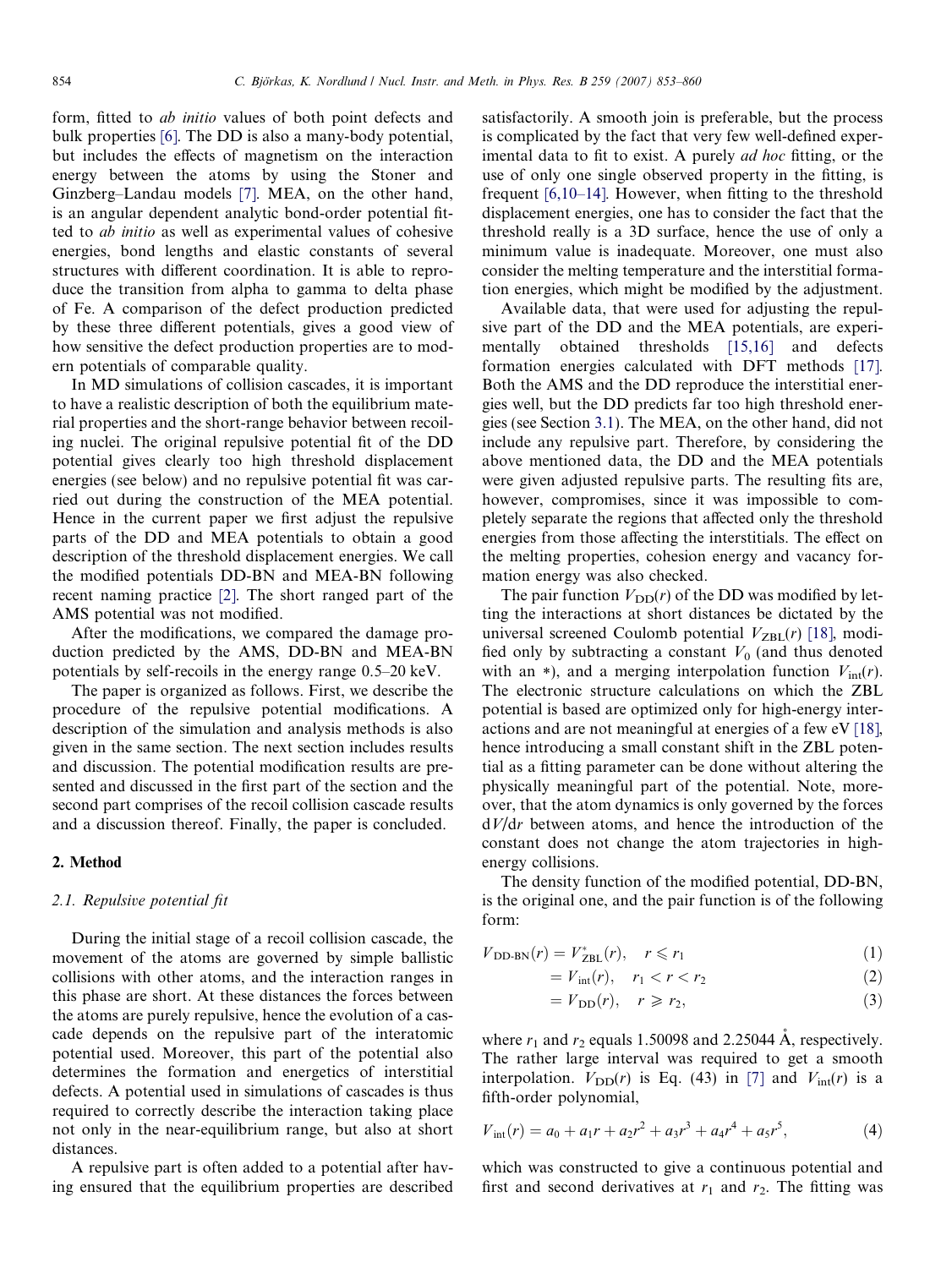<span id="page-2-0"></span>done manually. Table 1 shows the resulting polynomial constants.

A different approach was used in the modification of the MEA. As done previously for Tersoff-like many-body potentials [\[12,13\],](#page-7-0) a total potential  $V_{\text{Tot}}$  was constructed by joining the original universal ZBL repulsive potential  $V_{ZBL}(r)$  [\[18\]](#page-7-0) with the equilibrium MEA potential  $V_{Eq}(r)$ using

$$
V_{\text{Tot}}(r) = V_{\text{ZBL}}(r)(1 - F(r)) + V_{\text{Eq}}(r)F(r), \tag{5}
$$

where  $V_{\text{Eq}}$  is the potential for states close to equilibrium de-scribed in the main text of [\[9\]](#page-7-0) and the Fermi function

$$
F(r) = \frac{1}{1 + e^{-b_{\rm f}(r - r_{\rm f})}}.\tag{6}
$$

Note that the Fermi function is used here merely as a function which smoothly goes from 1 to 0 in a relatively narrow r interval, with no connection to the Fermi level of the electrons of the solid. The value of the constants  $b_f$  and  $r_f$  are chosen such that the potential is essentially unmodified at the equilibrium and longer bonding distances and that a smooth fit at short separations with no spurious minima is achieved for all realistic coordination numbers. As for the DD potential join, the joining constants were manually optimized to give a good description of the threshold displacement energies without affecting the interstitial energies overly much.

The threshold energies were calculated as in [\[19\].](#page-7-0) To summarize, recoil cascades initiated by recoils directed in angles in an interval of 0.2 Miller indices around the three principal directions,  $\langle 100 \rangle$ ,  $\langle 110 \rangle$  and  $\langle 111 \rangle$ , as well as in random directions, were performed. In this way, both the direction specific thresholds  $E_d(\theta,\phi)$  and an average threshold  $E_{\text{d,ave}}^{\text{av}}$  were obtained. The recoil energy was increased in steps of 2 eVs and possible defects in each run were identified using Wigner–Seitz (WS) cells [\[20\]](#page-7-0) and by detecting an increase (of more than 4 eV) in the potential energy of the system. The average number of defects produced in the simulations was also obtained to be used in calculating the defect cross-section, a property comparable to experiments.

The melting temperature of iron as predicted by the different potentials was determined by simulating a solid– liquid interface at zero pressure and different temperatures

Table 1 Polynomial coefficients of the interpolation function (Eq. [\(4\)\)](#page-1-0) used in the modification of the repulsive part of the DD-BN potential

| n              | $a_n$                             |
|----------------|-----------------------------------|
| $\theta$       | $0.72470528950874 \times 10^3$    |
|                | $-1.08800988724793\times 10^{3}$  |
| $\mathfrak{D}$ | $0.48788202708644 \times 10^3$    |
| $\mathcal{R}$  | $0.01143649654722 \times 10^3$    |
| $\overline{4}$ | $-0.05832166589588 \times 10^{3}$ |
|                | $0.01071895775243 \times 10^3$    |

[\[21\].](#page-7-0) The melting temperature was defined as the temperature at which the system was in equilibrium, i.e. when the fractions of solid and liquid parts remained constant. The simulations were performed for 50 ps.

Two features, describing a potential at short distances, have also been observed to correlate with the behavior of a cascade and the production of replacement collision sequences (RCS) [\[5,22\]](#page-7-0). These are the range  $R$ , defined as the interatomic distance at which the interaction energy equals 30 eV, and the stiffness S, which is the gradient calculated at that distance. These parameters are affected by the stiffening of a potential. A high ratio  $S/R$  describes a stiff potential and is proposed to lead to an increase in the number of RCSs, and thus also to produce larger and not very dense cascade volumes and shorter recombination times. A dense cascade and a long recombination time is attributed to a low  $S/R$  ratio [\[5,22\]](#page-7-0). We checked whether the same correlation is found in the cascades of potentials used in this work.

#### 2.2. Cascade simulations and defect analysis

The recoil cascade simulation methods and defect analysis were the same as in [\[1\]](#page-7-0). The simulations were performed with the MD code PARCAS [\[23\]](#page-7-0). The simulation cells were at first relaxed for 10 ps at 0 kbar, 300 K after which a recoil near the center was given an energy ranging from 0.5 keV up to 20 keV in a random direction. Excess heat was removed from the two outermost atom layers and no recoiling atoms were allowed to hit the borders. The temperature was controlled with the Berendsen method [\[24\]](#page-7-0). A variable time step and periodic boundaries but no electronic stopping were used. Information about the number of cascades performed, the simulation time and the size of the simulation cells for each recoil energy and potential, is given in [Table 2.](#page-3-0)

WS cells were employed to find the defects produced in the cascade simulations. An empty cell corresponded to a vacancy and multiply filled cells were defined as interstitials. A clustered fraction of the two defect types was also obtained. The cutoff radius in the cluster analysis was second nearest neighbor and third nearest neighbor for the vacancy and interstitial defects, respectively. These particular cutoffs correspond to those used in other studies, e.g. [\[1,5\],](#page-7-0) thus simplifying comparisons.

Cells of 1025 and 1023 atoms were used in calculating the interstitial and vacancy formation energies, respectively. The simulations were performed at 0 K and the formation energy of a certain defect structure,  $E_{\text{def}}^{\text{f}}$ , was found using

$$
E_{\text{def}}^{\text{f}} = E_{\text{def}}^{\text{tot}} - N \cdot E_{\text{coh}},\tag{7}
$$

where  $E_{\text{def}}^{\text{tot}}$  is the energy of the relaxed defect cell containing  $N$  atoms and  $E_{coh}$  is the cohesive energy of iron as predicted by the potential [\[25\].](#page-7-0) Long relaxation times and a small time step were employed.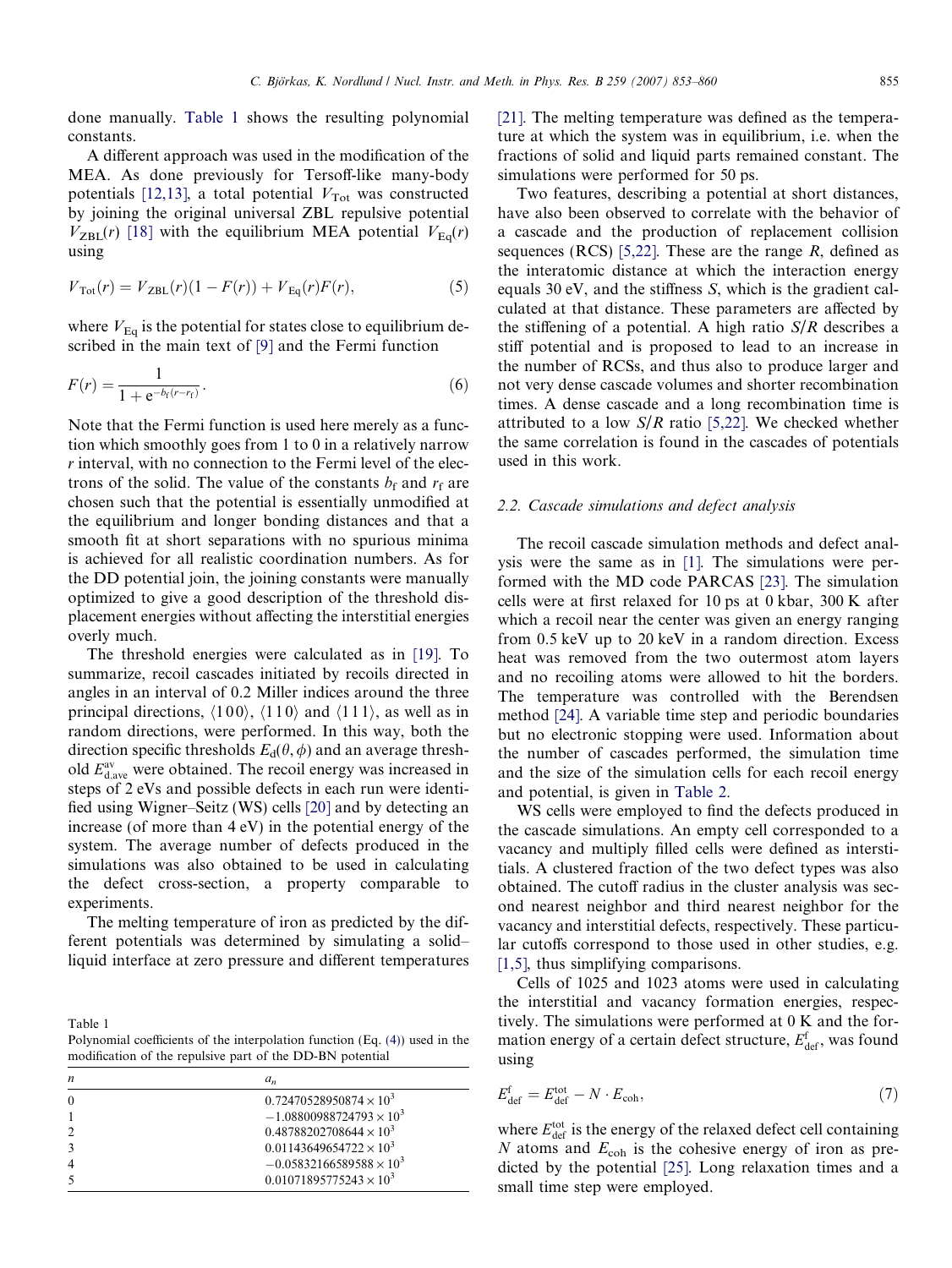| Recoil energy (keV) | No. of events |               |       | Time (ps) | Box size $(a_0)$ | No. of atoms |
|---------------------|---------------|---------------|-------|-----------|------------------|--------------|
|                     | AMS           | <b>MEA-BN</b> | DD-BN |           |                  |              |
| 0.5                 | 20            | 20            | 20    | 25        | 20               | 16,000       |
|                     | 20            | 20            | 20    | 25        | 25               | 31,250       |
|                     | 20            | 20            | 20    | 25        | 31               | 59,582       |
|                     | 100           | 40            | 20    | 25        | 42               | 148,176      |
| 10                  |               | 20            | L5    | 25        | 54               | 314,928      |
| 20                  | 25            |               |       |           | 67               | 601,526      |

The number of cascades performed, the simulation time and the size of the simulation cell for each recoil energy and potential used in this work

## 3. Results and discussion

#### 3.1. Results of the repulsive potential fit

In the construction of the DD-BN potential, the fitting procedure resulted in a value of  $V_0 = 4.5$  eV for the ZBL offset and in coefficients of the interpolation polynomial (Eq. [\(4\)\)](#page-1-0) given in [Table 1](#page-2-0). With this polynomial, the DD-



Fig. 1. The original DD and the modified DD-BN dimer interaction energy: (a)  $r_1$  and  $r_2$  indicates the interpolation range and ZBL is the universal screened Coulomb potential [\[18\]](#page-7-0) and (b) illustrates the corresponding energy for the MEA and MEA-BN potentials.

BN dimer interaction at short distances became of the form seen in Fig. 1(a). For the MEA-BN join the Fermi function constants  $r_f = 0.95 \text{ Å}$  and  $b_f = 2.90 \times 1/\text{Å}$  were obtained. The fit is illustrated in Fig. 1(b).

The results of the threshold calculations for the DD-BN and the MEA-BN are shown in Table 3. Threshold energies in the principal directions as obtained from three experiments are included in the same table. The energies predicted by the modified potentials are in close agreement with the experimental values.

Excellent agreement is found when comparing the defect cross-section predicted by the potentials (see [Fig. 2\)](#page-4-0) with that of an experiment [\[26\]](#page-7-0). The calculation methods are described in [\[19\].](#page-7-0) Note that the experimental  $\sigma(E)$  data is for each electron energy  $E$  an integral over atomic recoil energies  $T$  up to the maximum energy transfer  $T<sub>m</sub>$  corresponding to the electron energy  $E$  [\[19\]](#page-7-0). Hence the  $\sigma(E)$  data are dominated by the lowest threshold energies. This explains why the DD-BN and the MEA-BN data in the figure are very similar, even though their average thresholds differ.

The modifications of the potentials altered the interstitial formation energies slightly. The unmodified potential

Table 3

Threshold displacement energies in eV as predicted by the different potentials

| Potential         | $N_{\text{directions}}$ | $E_{\rm d}(\theta,\phi)$ | $E_{\rm d,ave}^{\rm av}$ |                       |                       |                |
|-------------------|-------------------------|--------------------------|--------------------------|-----------------------|-----------------------|----------------|
|                   |                         | All                      | $\langle 100 \rangle$    | $\langle 110 \rangle$ | $\langle 111 \rangle$ |                |
| DD                | 2584                    | 33                       | 33                       | 51                    | 35                    | $66.5 \pm 0.5$ |
| DD-BN             | 2714                    | 17                       | 17                       | 29                    | 25                    | $35.0 \pm 0.4$ |
| <b>MEA</b>        | 2933                    | 15                       | 15                       | 23                    | 19                    | $36.9 \pm 0.3$ |
| <b>MEA-BN</b>     | 2591                    | 17                       | 17                       | 25                    | 23                    | $42.3 \pm 0.3$ |
| AMS               | 2699                    | 16                       | 17                       | 33                    | 33                    | $40.0 \pm 0.3$ |
| Exp. <sup>a</sup> |                         | $16 - 18$                |                          |                       |                       |                |
| Exp. <sup>b</sup> |                         |                          | 17                       | >30                   | 20                    |                |
| Exp. <sup>c</sup> |                         |                          | 20                       | 30                    |                       |                |

 $N_{\text{directions}}$  is the number of directions that was used in determining the minimum  $E_d(\theta,\phi)$  and the average threshold  $E_{d,\text{ave}}^{\text{av}}$ . The uncertainty of the values (except for the average threshold) is  $1 \text{ eV}$ , due to the energy step of 2 eV used in the calculations. The direction specific thresholds are calculated in an interval of 0.2 Miller index around the principal directions. Experimental values are also included.

 $[26]$ .

- $^{b}$  [\[15\].](#page-7-0)
- $c$  [\[16\].](#page-7-0)

<span id="page-3-0"></span>Table 2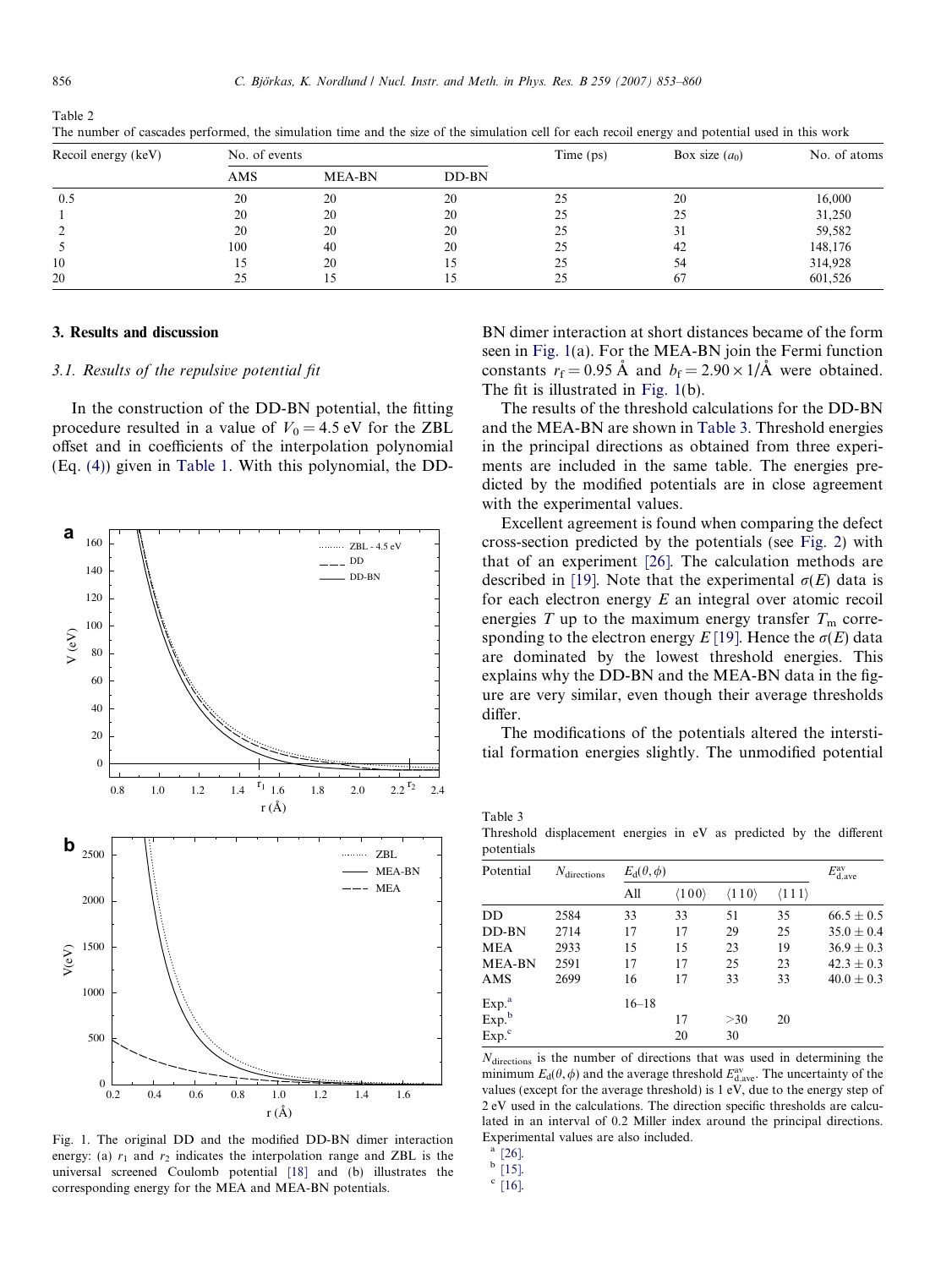<span id="page-4-0"></span>

Fig. 2. The defect cross-section as a function of electron energy as predicted by the two modified potentials DD-BN and MEA-BN compared to experimental values [\[26\]](#page-7-0). The unmodified potential DD is also included to show the effect of the modification of the repulsive part.

DD predicted formation energies close to the *ab initio* values, whereas MEA gave higher values (see Table 4). After adjusting the repulsive parts, the DD-BN still predicts the  $\langle 110 \rangle$  interstitial to be the most stable defect, with an energy difference of 0.43 eV and 0.74 eV to the  $\langle 111 \rangle$  and  $(100)$  interstitial, respectively. The absolute values are, however, slightly lower than according to *ab initio* calculations. A correct order of the defects is found in the MEA-BN as well, although the fit resulted in an energy increase. The fit did not affect the vacancy formation of either potential but had a small affect of  $\sim$ 2% on the cohesive energy in the MEA-BN potential. It is vital to have a correct description of the interstitial energetics when modeling cascade damage, since it affects the mobility of interstitials and interstitial clusters [\[27\]](#page-7-0) and thus also the clustered fractions.

The defect energetics of the AMS, the calculated melting temperature, as well as the range and the stiffness of the potentials, are also included in Table 4. The AMS is the only potential that predicts a melting temperature close to the experimental value, whereas temperatures as high as about 2300 K are required for melting in the MEA-BN. A large overestimation of the temperature is also seen in the DD-BN. A different description of the melting point affects the life time of the melted cascade core and the movement of vacancies towards the center [\[28\]](#page-7-0). Differences between cascades ascribable to this is indeed observed (see Section 3.2). Considering the range and stiffness of the potentials, the MEA-BN is the most stiff one, i.e. has the smallest range and a highest  $S/R$  ratio. The other two potentials are similar in stiffness.

#### 3.2. Collision cascade results

The number of Frenkel pairs (FP) after the recoil collision cascades is shown in [Fig. 3](#page-5-0). The shaded area included in the figure represents the distribution of the number as predicted by earlier iron potentials. The data are taken from a recent review [\[2, and references therein\]](#page-7-0). The fluctuations between the potentials used in this work are seen to be small. This supports the notion that the threshold energies predicted by the potentials have a limited influence on the surviving defects in a cascade simulation [\[2,5\].](#page-7-0)

[Fig. 4](#page-5-0) illustrates the evolution of the average number of FPs with time in 10 keV cascades. The AMS is seen to predict the largest number of defects at peak-time (when the maximum amount of defects are produced), but the number is the same as predicted by the other potentials after the recombination phase. The MEA-BN shows a shorter peak-time (500 fs as compared to 750 fs for the AMS and the DD-BN), a shorter relaxation time and only half as much FPs at peak-time as the other two. The largest difference is seen after the end of the ballistic phase, at about 1 ps. Correlation is thus found between the stiffness of a potential and the cascade behavior, since the stiffest potential, in this case the MEA-BN, predicts the least amount of

| Table 4                                                                                                                                                                                            |  |  |  |
|----------------------------------------------------------------------------------------------------------------------------------------------------------------------------------------------------|--|--|--|
| Defect formation energies $E_{\text{def}}^{\text{f}}$ , cohesion energy $E_{\text{coh}}$ , melting temperature $T_{\text{melt}}$ , range R and stiffness S of the original and modified potentials |  |  |  |

|                                                                                                                         | $Ab$ initio <sup>a</sup> | Exp.                        | DD            | DD-BN         | <b>MEA</b>    | <b>MEA-BN</b> | AMS           |
|-------------------------------------------------------------------------------------------------------------------------|--------------------------|-----------------------------|---------------|---------------|---------------|---------------|---------------|
|                                                                                                                         | 2.07                     | $1.5 - 2.2$ eV <sup>b</sup> | 1.97          | 1.97          | 1.56          | 1.56          | 1.71          |
| $\begin{array}{c} E_{\text{vac}}^{\text{f}}\ (\text{eV})\\ E_{\langle 100\rangle }^{\text{f}}\ (\text{eV}) \end{array}$ | 4.64                     |                             | 4.61          | 4.22          | 5.50          | 5.78          | 4.45          |
| $E_{\langle 111\rangle}^{\rm f}$ (eV)                                                                                   | 4.34                     |                             | 4.28          | 3.91          | 4.51          | 4.75          | 4.12          |
| $E_{\langle 110 \rangle}^{\rm f}$ (eV)                                                                                  | 3.64                     | Stable, $4.7 - 5.0^{\circ}$ | 3.67          | 3.48          | 4.17          | 4.52          | 3.67          |
| $E_{\rm coh}$ (eV)                                                                                                      |                          | $-4.32d$                    | $-4.316$      | $-4.316$      | $-4.280$      | $-4.178$      | $-4.013$      |
| $T_{\text{melt}}$ (K)                                                                                                   |                          | $1811^e$                    | $2175 \pm 25$ | $2125 \pm 25$ | $2225 \pm 25$ | $2300 \pm 25$ | $1750 \pm 25$ |
| R(A)                                                                                                                    |                          |                             | 1.38          | 1.33          | 0.87          | 1.05          | 1.33          |
| $S$ (eV/ $\AA$ )                                                                                                        |                          |                             | $-101$        | $-119$        | $-102$        | $-140$        | $-130$        |
| $ S/R $ (eV/ $\AA^2$ )                                                                                                  |                          |                             | 73            | 89            | 118           | 134           | 98            |

Available ab initio and experimental data are also given.

 $\frac{b}{c}$  [\[29–33\].](#page-7-0)

 $d$  [\[35\].](#page-7-0) <sup>e</sup> [\[33\].](#page-7-0)

<sup>a</sup> [\[17\].](#page-7-0)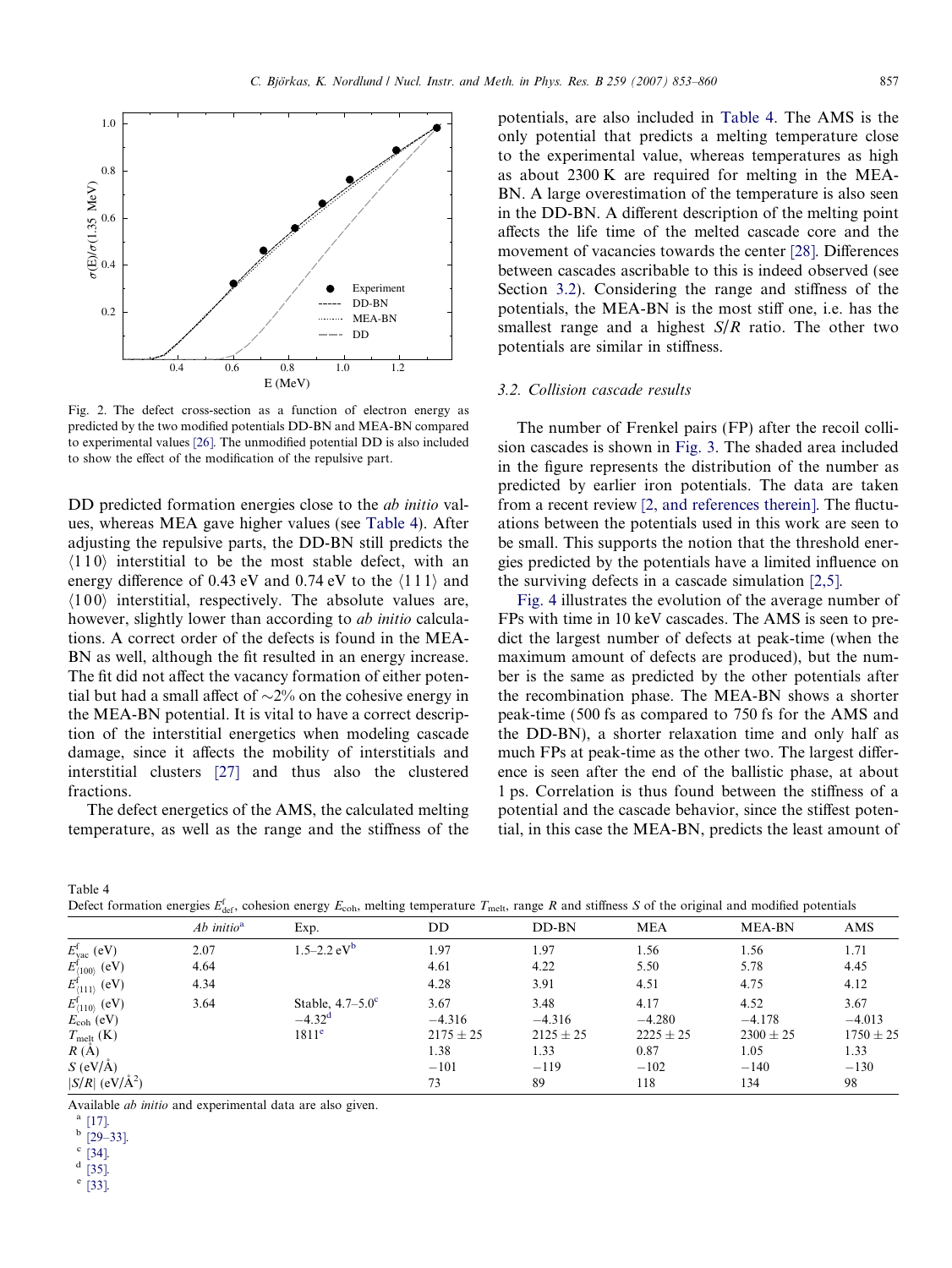<span id="page-5-0"></span>

Fig. 3. The number of Frenkel pairs produced in cascade simulations. The shaded area shows the distribution of the amount as predicted by earlier potentials.



Fig. 4. The average number of Frenkel pairs as a function of time in collision cascades initiated by 10 keV recoils.

damage at peak-time. Denser cascades and more defects are observed in the softer potentials AMS and DD-BN. Noteworthy is, however, the close agreement on the amount at the end of the cascades.

A comparison between the clustered fractions predicted by the potentials does not show the same agreement (Figs. 5 and 7). The fraction of vacancies in clusters within the MEA-BN is at high recoil energies lower, at values  $\leq$  15%, than the ones in the other two potentials. At lower energies, the fraction is roughly between 30% and 50% for all potentials. The highest fraction is achieved using the AMS.

When studying the vacancy fraction of the 10 keV cases a bit closer, that is, looking at how the vacancy fraction evolves during the cascades, one notices that the lower fraction predicted by the MEA-BN is achieved rather fast (see Fig. 6). The same behavior is seen also in 5 keV cascades.



Fig. 5. Vacancy clustered fraction as a function of recoil energy. The shaded area represents the distribution of the fraction as predicted by earlier iron potentials.



Fig. 6. The vacancy clustered fraction as a function of time in 10 keV cascades.

The fraction within this potential is decreasing even after the thermal spike, in contrast to the DD-BN and the AMS, where the fractions are exhibiting a slight increase during the same time. The vacancy clustered fraction has been proposed to be related to the melting point of a material, since the lattice recrystallization front pushes the vacancies towards the center of the cascade [\[36,37\].](#page-7-0) A higher melting point leads to a faster movement of the recrystallization front inwards. This leaves less time for vacancies to migrate towards the center and instead makes them more likely to freeze in the lattice further away. Hence a high melting point can be expected to correlate with less vacancy clustering. One can indeed see that the potential having the highest melting point (MEA-BN) results in the lowest fraction and the one having the lowest melting point (AMS) in the highest fraction. At low recoil energies no heat spike liquid zone exists and thus no recrys-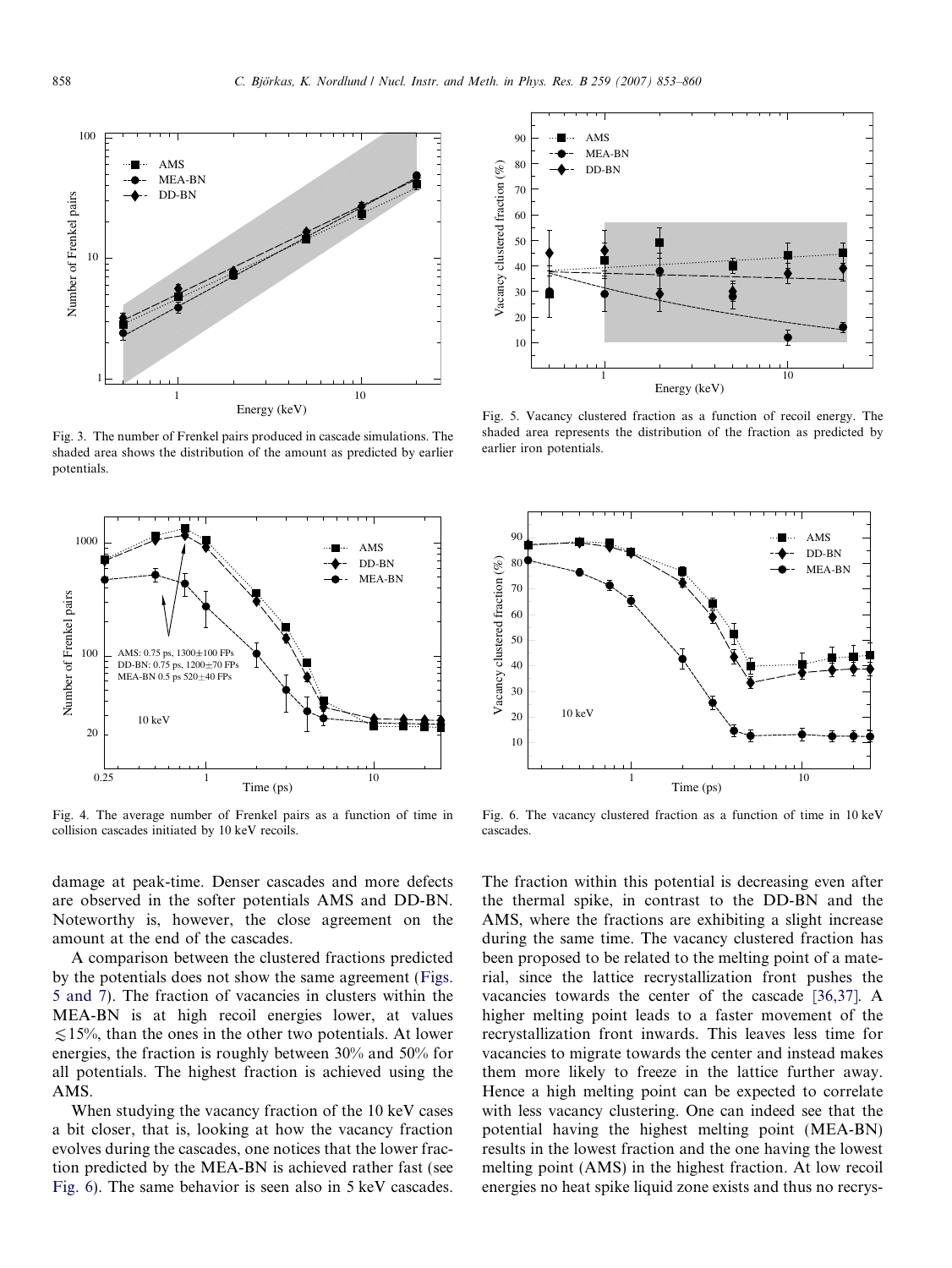

Fig. 7. Interstitial clustered fraction as a function of recoil energy. The fractions were calculated using a cluster connectivity cutoff corresponding to the third nearest neighbor.

tallization front. Hence the difference is only visible at the higher energies.

All the potentials predict similar behavior of the interstitial clustered fraction (Fig. 7), since all the fractions are seen to increase with energy. The MEA-BN predicts in this case the largest fraction of the three potentials and the AMS the smallest. The values lie, however, in the interval of fractions predicted by earlier potentials (illustrated by the shaded area in the figure). Two features of the AMS, namely the low fraction of interstitials in clusters and the tendency to produce about the same fraction of vacancy and interstitial clusters, have also previously been observed [\[5\].](#page-7-0)

Fig. 8 shows the behavior of the interstitials clustered fraction with time. Two things can be pointed out: the increase of the fraction at the recombination phase, which only the MEA-BN and the DD-BN show, and the small



Fig. 8. The fraction of interstitials in clusters as a function of time in 10 keV cascades.

drop from maximum to minimum of the MEA-BN. This could be explained by the mobility of the interstitials. The interstitial migration energy  $E_{\text{mig}}$  in the AMS is relatively high, about 0.25–0.3 eV [\[38\]](#page-7-0), hence the thermally induced interstitial mobility is expected to be lower than in the DD-BN and the MEA-BN, where the migration energies are smaller. The values are within the original potentials  $E_{\text{mig}}^{\text{DD}} = 0.15 \text{ eV}$  and  $E_{\text{mig}}^{\text{MEA}} = 0.17 \text{ eV}$  [\[9\]](#page-7-0), respectively. (We checked whether the modifications of the repulsive parts altered these values, noticing only a minor effect of  $\leq 0.02$  eV.) The difference in mobility is visible in the fact that the interstitial clustering fraction remains constant during the end of the cascades within the AMS, while the interstitials are able to rearrange and form clusters in the other potentials.

These results suggest that in order to obtain a quantitative description of the defect clustering, a potential must be able to correctly reproduce both the formation and the migration energies of defects. In this sense, the AMS can be considered as the most reliable of the three potentials studied in this work, since it predicts defect energies closest to ab initio values.

# 4. Conclusions

Molecular dynamic simulations of recoil collision cascades in Fe were performed with three recent potentials, including a magnetic many-body potential (DD), an analytic bond-order potential (MEA) and a many-body potential (AMS) previously studied. The potentials have different physical basis and different functional forms, but all reproduce the interstitial energetics well. The DD and the MEA were given realistic repulsive parts by adjusting them to reproduce experimentally obtained threshold energies and thus renamed DD-BN and MEA-BN, respectively.

The defect analysis revealed overall agreement between the potentials when it comes to the number of surviving defects after the cascade, but show that the defect clustered fraction still has some variation. A comparison with the fractions predicted by previous potentials does, however, show that the fluctuations are smaller. The differences between the fractions are ascribed to the different descriptions of the melting point and of the interstitial mobility in the potentials.

#### Acknowledgements

This work, supported by the European Communities under the contract of Association between EURATOM/ Tekes, was carried out within the framework of the European Fusion Development Agreement. The views and opinions expressed herein do not necessarily reflect those of the European Commission. The research was performed within the Finnish Centre of Excellence in Computational Molecular Science (CMS), financed by The Academy of Finland and the University of Helsinki.